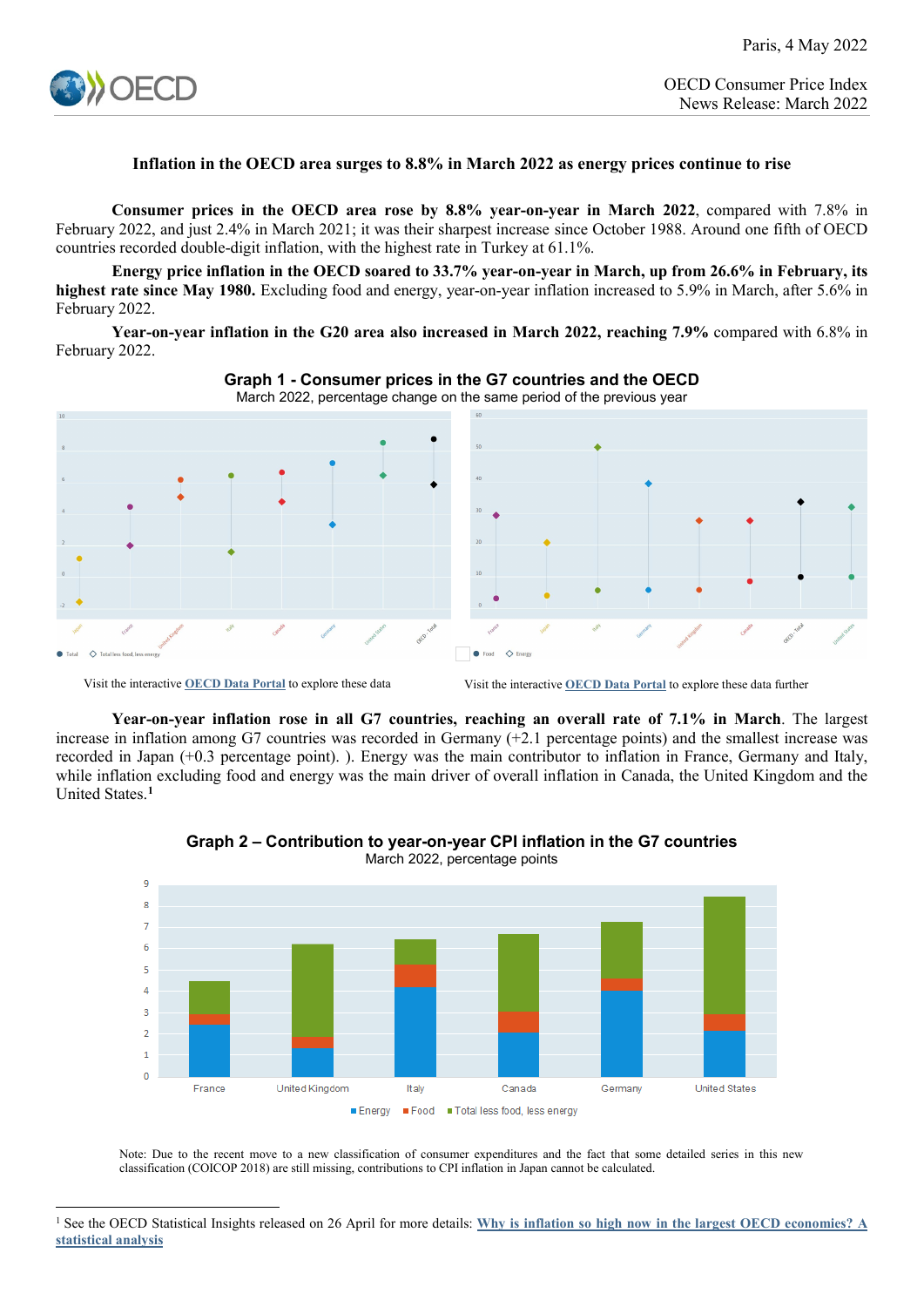

**In the euro area, overall inflation as measured by the Harmonised Index of Consumer Prices (HICP) rose to 7.4% in March 2022**, compared with 5.9% in February 2022. Excluding food and energy, inflation in the euro area increased to 2.9% in March, compared with 2.7% in February. Eurostat's [flash estimate](https://ec.europa.eu/eurostat/documents/2995521/14497757/2-29042022-AP-EN.pdf/664dc8bd-4460-46f6-69ea-04c1763abd28?t=1651154566195) for the euro area in April 2022 points to an increase in year-on-year inflation and inflation excluding food and energy (to 7.5% and 3.5% respectively).



**Graph 3 – Inflation since 1990's: All items and All items excluding food and energy**

CPI and HICP, OECD, United States and euro area Percentage change on the same month of the previous year

Visit the interactive **OECD Data Portal** to explore these data: **[OECD-Total](https://data.oecd.org/chart/6Hu8)**, **[United States](https://data.oecd.org/chart/6Hck)** and the **[Euro area](https://data.oecd.org/chart/6Hcm)**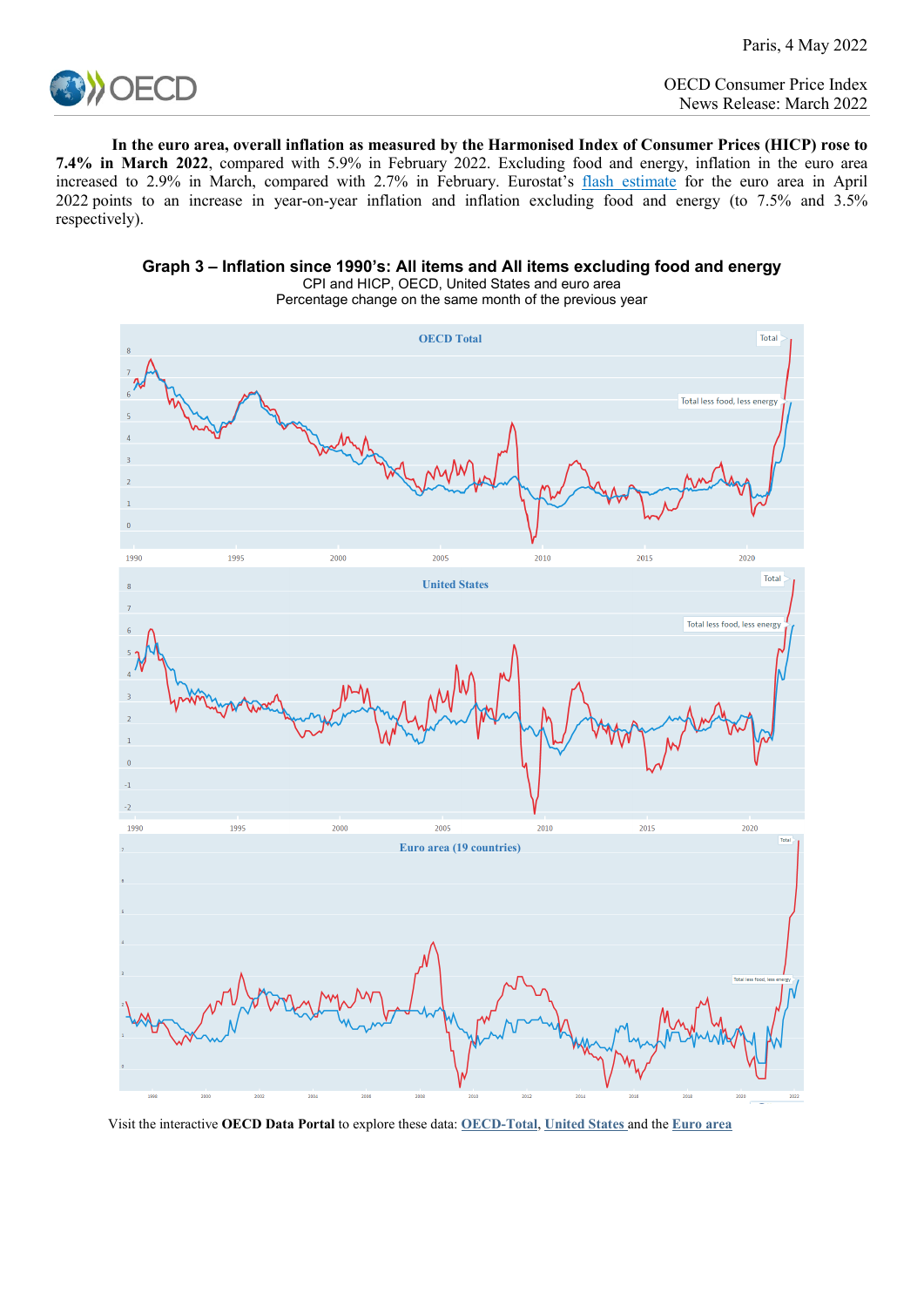

## OECD Consumer Price Index News Release: March 2022

| Table 1 - CPI and HICP, OECD countries and zone aggregates, selected items |  |
|----------------------------------------------------------------------------|--|
| March 2022                                                                 |  |

|                           | CPI<br><b>HICP</b>                                        |            |               |                  |                 |                 |                         |             | CPI                     |                                         | Contributions to annual CPI inflation |            |                      |                                            |                      |  |
|---------------------------|-----------------------------------------------------------|------------|---------------|------------------|-----------------|-----------------|-------------------------|-------------|-------------------------|-----------------------------------------|---------------------------------------|------------|----------------------|--------------------------------------------|----------------------|--|
|                           | All items                                                 |            | All items     |                  |                 | Food            |                         | Energy      |                         | All items<br>excluding food &<br>energy |                                       | Food       | Energy               | All items<br>excluding<br>food &<br>energy |                      |  |
|                           | Mar-21                                                    | Feb-22     | <b>Mar-22</b> | <b>Mar-21</b>    | Feb-22          | <b>Mar-22</b>   | Feb-22<br><b>Mar-22</b> |             | Feb-22<br><b>Mar-22</b> |                                         | Feb-22<br><b>Mar-22</b>               |            |                      |                                            |                      |  |
|                           | percentage change on the same period of the previous year |            |               |                  |                 |                 |                         |             |                         |                                         |                                       |            | percentage points    |                                            |                      |  |
| <b>OECD-Total</b>         | 2.4                                                       | 7.8        | 8.8           | $\cdots$         | $\cdots$        | $\cdots$        | 8.7                     | 10.0        | 26.6                    | 33.7                                    | 5.6                                   | 5.9        | $\cdots$             | $\cdots$                                   | $\cdots$             |  |
| G7                        | 1.9                                                       | 6.3        | 7.1           | $\cdots$         | $\cdots$        | $\cdots$        | 6.9                     | 8.0         | 25.4                    | 32.0                                    | 4.5                                   | 4.6        |                      | $\ddotsc$                                  |                      |  |
| European Union (HICP)*    | $\cdots$                                                  | $\cdots$   | $\cdots$      | 1.7              | 6.2             | 7.8             | 5.5                     | 6.7         | 28.7                    | 40.2                                    | 3.3                                   | 3.6        | $\cdots$             | $\cdots$                                   | $\cdots$             |  |
| Euro area (HICP)          | .                                                         | $\cdots$   | $\cdots$      | 1.3              | 5.9             | 7.4             | 4.7                     | 5.7         | 32.0                    | 44.4                                    | 2.7                                   | 2.9        |                      | $\cdots$                                   |                      |  |
|                           |                                                           |            |               |                  |                 |                 |                         |             |                         |                                         |                                       |            |                      |                                            |                      |  |
| Australia <sup>1</sup>    | 1.1                                                       | 3.5        | 5.1           | $\cdots$         | $\cdots$        | $\cdots$        | 1.0                     | 4.8         | 17.5                    | 20.0                                    | 2.6                                   | 3.8        |                      |                                            | $\ddot{\phantom{a}}$ |  |
| Austria                   | 2.0                                                       | 5.8        | 6.8           | 2.0              | 5.5             | 6.7             | 4.3                     | 5.8         | 27.6                    | 41.3                                    | 4.1                                   | 3.9        | 0.7                  | 2.9                                        | 3.2                  |  |
| <b>Belgium</b>            | 0.9                                                       | 8.0        | 8.3           | 1.6              | 9.5             | 9.3             | 4.0                     | 4.8         | 61.0                    | 57.2                                    | 3.1                                   | 3.6        | 0.9                  | 4.8                                        | 2.6                  |  |
| Canada                    | 2.2                                                       | 5.7        | 6.7           |                  | $\cdots$        | $\cdots$        | 7.4                     | 8.7         | 24.1                    | 27.8                                    | 4.1                                   | 4.8        | 1.0                  | 2.1                                        | 3.6                  |  |
| Chile                     | 2.9                                                       | 7.8        | 9.4           | $\cdots$         | $\cdots$        | $\cdots$        | 8.4                     | 13.1        | 17.8                    | 18.8                                    | 6.6                                   | 7.4        |                      |                                            |                      |  |
| Colombia                  | 1.5                                                       | 8.0        | 8.5           |                  | $\cdots$        | $\cdots$        | 23.3                    | 25.4        | 13.0                    | 11.3                                    | 4.4                                   | 4.8        | 5.5                  | 0.7                                        | 3.5                  |  |
| Costa Rica                | 0.5                                                       | 4.9        | 5.8           | $\ldots$         | $\cdots$        | $\ldots$        | 7.3                     | 9.5         | 19.3                    | 21.3                                    | 2.4                                   | 2.6        | 2.2                  | 1.7                                        | 1.8                  |  |
| <b>Czech Republic</b>     | 2.3                                                       | 11.1       | 12.7          | 2.3              | 10.0            | 11.9            | 6.9                     | 7.7         | 25.0                    | 33.0                                    | 9.8                                   | 10.7       | 1.4                  | 4.0                                        | 7.1                  |  |
| Denmark                   | 1.0                                                       | 4.8        | 5.4           | 0.9              | 5.3             | 6.0             | 5.5                     | 6.3         | 30.6                    | 34.1                                    | 2.4                                   | 2.7        | 0.8                  | 2.4                                        | 2.2                  |  |
| Estonia                   | 1.1<br>1.3                                                | 12.0       | 15.2          | 0.9              | 11.6            | 14.8            | 12.4                    | 13.8<br>5.1 | 36.1                    | 53.8                                    | 6.1                                   | 7.5        | 3.3<br>0.7           | 7.2<br>2.7                                 | 4.8<br>2.4           |  |
| Finland                   | 1.1                                                       | 4.5<br>3.6 | 5.8<br>4.5    | 1.4              | 4.4<br>4.2      | 5.8             | 4.5<br>2.3              | 3.2         | 23.8                    | 33.7<br>29.5                            | 2.6<br>2.0                            | 3.1<br>2.0 | 0.5                  | 2.4                                        | 1.5                  |  |
| France                    | 1.7                                                       | 5.1        |               | 1.4              |                 | 5.1             | 5.1                     | 5.9         | 21.7<br>22.8            | 39.5                                    | 2.9                                   |            | 0.6                  | 4.0                                        | 2.6                  |  |
| Germany<br>Greece         | $-1.6$                                                    | 7.2        | 7.3<br>8.9    | 2.0<br>$-2.0$    | 5.5<br>6.3      | 7.6<br>8.0      | 7.1                     | 8.1         | 41.2                    | 48.3                                    | 1.2                                   | 3.4<br>1.7 | 1.8                  | 5.9                                        | 1.1                  |  |
|                           | 3.7                                                       | 8.3        | 8.5           | 3.9              | 8.4             | 8.6             | 11.4                    | 13.4        | 10.3                    | 6.8                                     | 6.8                                   | 7.2        | 2.9                  | 0.8                                        | 4.7                  |  |
| Hungary<br><b>Iceland</b> | 4.3                                                       | 6.2        | 6.7           | 3.8              | 4.4             | 5.0             | 4.4                     | 5.0         | 12.1                    | 14.5                                    | 6.1                                   | 6.4        | 0.7                  | 0.9                                        | 5.1                  |  |
| Ireland                   | 0.0                                                       | 5.6        | 6.7           | 0.1              | 5.7             | 6.9             | 3.0                     | 3.1         | 29.9                    | 43.8                                    | 3.0                                   | 2.8        | 0.4                  | 3.3                                        | 3.0                  |  |
| Israel                    | 0.2                                                       | 3.5        | 3.5           |                  |                 |                 | 5.2                     | 4.5         | 11.3                    | 11.7                                    | 2.7                                   | 2.7        | 0.6                  | 0.6                                        | 1.9                  |  |
| Italy                     | 0.8                                                       | 5.7        | 6.5           | $\ddotsc$<br>0.6 | $\cdots$<br>6.2 | $\cdots$<br>6.8 | 4.8                     | 5.8         | 46.0                    | 50.9                                    | 1.4                                   | 1.6        | 1.1                  | 4.2                                        | 1.2                  |  |
| Japan                     | $-0.4$                                                    | 0.9        | 1.2           |                  | $\cdots$        | $\cdots$        | 3.4                     | 4.1         | 20.5                    | 20.8                                    | $-1.7$                                | $-1.5$     | $\ddot{\phantom{a}}$ | $\ddot{\phantom{a}}$                       |                      |  |
| Korea                     | 1.9                                                       | 3.7        | 4.1           | $\ddotsc$        | $\cdots$        | $\cdots$        | 3.6                     | 3.3         | 12.6                    | 19.8                                    | 2.9                                   | 2.9        | 0.5                  | 1.4                                        | 2.2                  |  |
| Latvia                    | 0.3                                                       | 8.7        | 11.5          | 0.3              | 8.8             | 11.5            | 11.8                    | 14.7        | 20.3                    | 31.1                                    | 4.4                                   | 5.1        | 3.8                  | 4.7                                        | 3.1                  |  |
| Lithuania                 | 1.6                                                       | 14.2       | 15.7          | 1.6              | 14.0            | 15.6            | 14.7                    | 17.1        | 44.7                    | 49.5                                    | 8.3                                   | 8.8        | 3.7                  | 6.2                                        | 5.8                  |  |
| Luxembourg                | 2.0                                                       | 6.6        | 6.1           | 2.5              | 7.8             | 7.9             | 3.4                     | 3.9         | 37.6                    | 41.3                                    | 4.5                                   | 3.5        | 0.5                  | 2.9                                        | 2.8                  |  |
| Mexico                    | 4.7                                                       | 7.3        | 7.5           |                  | $\cdots$        |                 | 12.6                    | 13.0        | 5.1                     | 5.3                                     | 5.4                                   | 5.5        | 3.4                  | 0.6                                        | 3.4                  |  |
| Netherlands               | 1.9                                                       | 6.2        | 9.7           | 1.9              | 7.3             | 11.7            | 5.0                     | 6.4         | 51.7                    | 99.7                                    | 2.5                                   | 2.6        | 0.8                  | 6.8                                        | 1.8                  |  |
| New Zealand               | 1.5                                                       | 5.9        | 6.9           |                  | $\cdots$        | $\cdots$        | 3.8                     | 7.4         | 16.8                    | 18.2                                    | 4.9                                   | 5.3        | 1.1                  | 1.6                                        | 4.3                  |  |
| Norway                    | 3.1                                                       | 3.7        | 4.5           | 3.4              | 3.5             | 4.7             | 0.8                     | 0.0         | 16.9                    | 33.9                                    | 2.4                                   | 2.6        | 0.0                  | 2.4                                        | 2.1                  |  |
| Poland                    | 3.2                                                       | 8.5        | 11.0          | 4.4              | 8.1             | 10.2            | 7.6                     | 9.2         | 16.3                    | 27.4                                    | 6.7                                   | 6.9        | 2.5                  |                                            |                      |  |
| Portugal                  | 0.5                                                       | 4.2        | 5.3           | 0.1              | 4.4             | 5.5             | 4.7                     | 7.2         | 15.0                    | 19.8                                    | 3.2                                   | 3.8        | 1.6                  | 1.6                                        | 2.1                  |  |
| Slovak Republic           | 1.4                                                       | 9.0        | 10.4          | 1.5              | 8.3             | 9.6             | 9.6                     | 11.7        | 16.4                    | 18.2                                    | 7.3                                   | 8.3        | 2.4                  | 2.4                                        | 5.5                  |  |
| Slovenia                  | 0.1                                                       | 6.9        | 5.4           | 0.1              | 7.0             | 6.0             | 6.3                     | 6.9         | 22.3                    | 8.7                                     | 4.7                                   | 4.5        | 1.2                  | 1.0                                        | 3.2                  |  |
| Spain                     | 1.3                                                       | 7.6        | 9.8           | 1.2              | 7.6             | 9.8             | 5.6                     | 6.8         | 44.3                    | 60.9                                    | 2.4                                   | 2.7        | 1.6                  | 6.5                                        | 1.8                  |  |
| Sweden                    | 1.7                                                       | 4.3        | 6.0           | 2.1              | 4.4             | 6.3             | 4.0                     | 5.8         | 20.7                    | 36.6                                    | 3.0                                   | 3.6        | 0.8                  | 2.6                                        | 2.8                  |  |
| <b>Switzerland</b>        | $-0.2$                                                    | 2.2        | 2.4           | $-0.2$           | 1.9             | 2.2             | $-1.1$                  | 0.0         | 18.3                    | 20.7                                    | 1.6                                   | 1.5        | 0.0                  | 1.1                                        | 1.3                  |  |
| <b>Turkey</b>             | 16.2                                                      | 54.4       | 61.1          | 16.2             | 54.4            | 61.1            | 64.5                    | 70.3        | 97.0                    | 120.9                                   | 44.1                                  | 48.7       | 18.0                 | 11.7                                       | 31.5                 |  |
| <b>United Kingdom</b>     | 1.0                                                       | 5.5        | 6.2           | 0.7              | 6.1             | 7.0             | 5.1                     | 5.9         | 22.7                    | 27.8                                    | 4.6                                   | 5.1        | 0.5                  | 1.3                                        | 4.3                  |  |
| <b>United States</b>      | 2.6                                                       | 7.9        | 8.5           | 2.8              |                 |                 | 8.6                     | 10.0        | 25.6                    | 32.0                                    | 6.4                                   | 6.5        | 0.8                  | 2.2                                        | 5.5                  |  |

1 Annual inflation rate for Q1 2021, Q4 2021 & Q1 2022 ...: not applicable ..: not available

## **>> Methodological information:**

OECD Consumer price index [– Methodological Notes for OECD CPI News Release](http://www.oecd.org/sdd/prices-ppp/47010757.pdf)

OECD Contributions to annual inflation [– OECD calculation of contributions to overall annual inflation](http://www.oecd.org/sdd/prices-ppp/OECD-calculation-contributions-annual-inflation.pdf) **>> Access Data:**

OECD Database: [OECD CPI News release underlying data;](http://stats.oecd.org/Index.aspx?QueryId=82174) [CPI series and Contributions;](http://stats.oecd.org/Index.aspx?DataSetCode=PRICES_CPI) [G20 dataset](http://stats.oecd.org/Index.aspx?DataSetCode=G20_PRICES)

**>> Graphs:**

[OECD countries - Contributions to annual CPI inflation by COICOP Division, current month](http://www.oecd.org/sdd/prices-ppp/OECD-CPI-Contributions-to-inflation-by-COICOP-current-month.xlsx)**,** [OECD countries - Contributions to annual](http://www.oecd.org/sdd/prices-ppp/OECD-CPI-Contributions-to-inflation-selected-components-historical-series.xlsx)  [CPI inflation, selected components, historical](http://www.oecd.org/sdd/prices-ppp/OECD-CPI-Contributions-to-inflation-selected-components-historical-series.xlsx) series and [G7 & non-OECD countries, zone aggregates, inflations rates, historical series](https://www.oecd.org/sdd/prices-ppp/OECD-CPI-G7-non-OECD-countries-zones-aggregates-inflation-rates-historical-series.xlsx)  [graphs](https://www.oecd.org/sdd/prices-ppp/OECD-CPI-G7-non-OECD-countries-zones-aggregates-inflation-rates-historical-series.xlsx)

## **>> Contacts:**

For further information contact the OECD's Media Relations Division on (33) 1 45 24 97 00 or e-mail [news.contact@oecd.org;](mailto:news.contact@oecd.org) for further information on data contact OECD's Statistics and Data Directorate: [stat.contact@oecd.org](mailto:stat.contact@oecd.org) **Next release:** [2 June](http://www.oecd.org/sdd/prices-ppp/oecdconsumerprices-timetable.htm) 2022